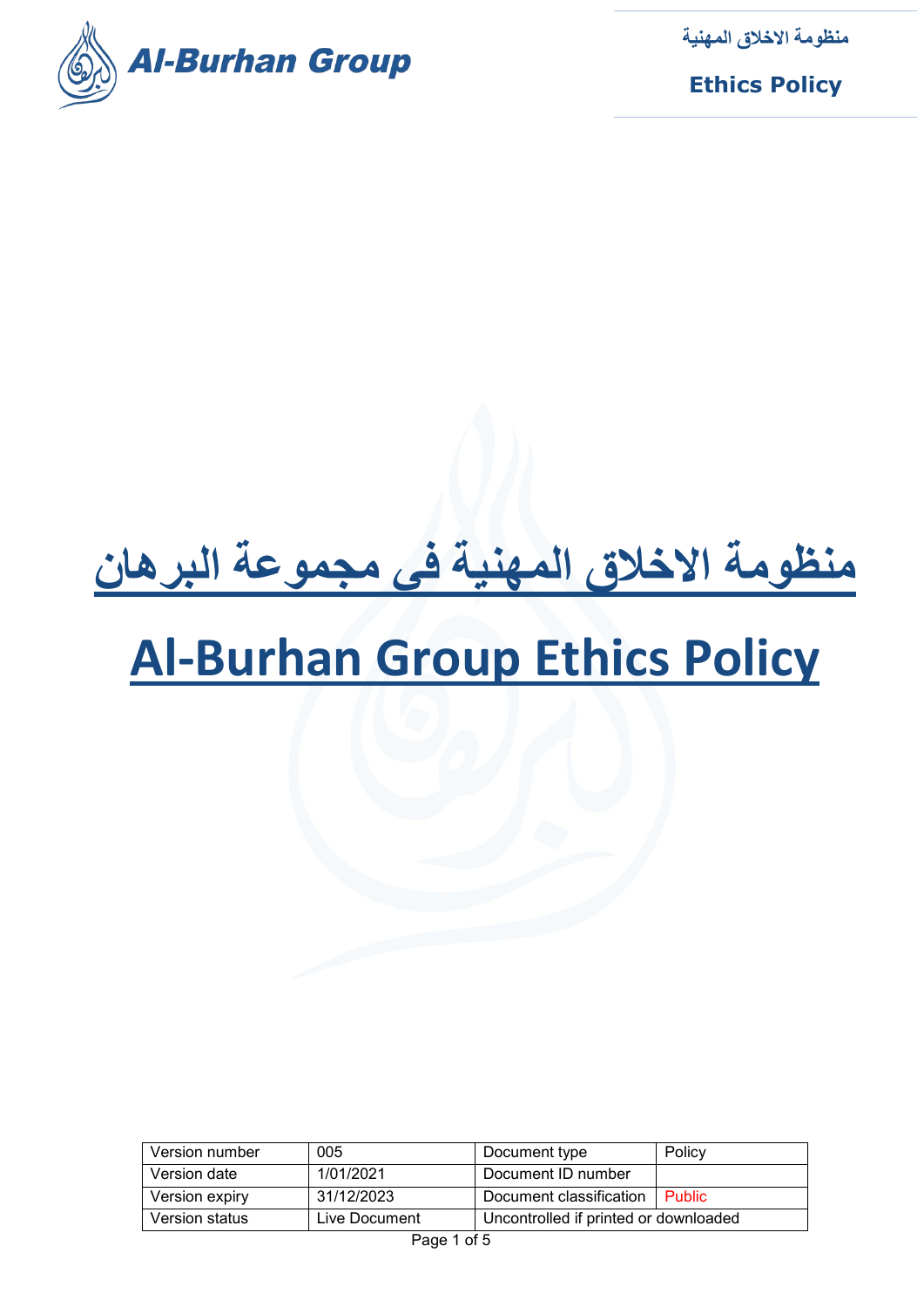

**Ethics Policy**

## **Al-Burhan Group Ethics Policy**

## **1. Overview**

 Al-Burhan Group purpose for this ethics policy is to establish a culture of openness, trust and integrity in business practices. Effective ethics is a team effort involving the participation and support of every Al-Burhan Group employee. All employees should familiarize themselves with the ethics guidelines that follow this introduction.

 Al-Burhan Group is committed to protecting employees, partners, vendors and the company from illegal or damaging actions by individuals, either knowingly or unknowingly. When Al- Burhan Group addresses issues proactively and uses correct judgment, it will help set us apart from competitors.

 Al-Burhan Group will not tolerate any wrongdoing or impropriety at anytime. Al-Burhan Group will take the appropriate measures to act quickly in correcting the issue if the ethical code is broken. Any infractions of this code of ethics will not be tolerated.

#### **2. Purpose**

 Our purpose for authoring a publication on ethics is to emphasize the employee's and consumer's expectation to be treated to fair business practices. This policy will serve to guide business behavior to ensure ethical conduct.

## **3. Scope**

 This policy applies to employees, contractors, consultants, temporaries, and other workers at Al-Burhan Group, including all personnel affiliated with third parties.

## **4. Policy**

## 4.1. **Executive Commitment to Ethics**

- 4.1.1. Top brass within Al-Burhan Group must set a prime example. In any business practice, honesty and integrity must be top priority for executives.
- 4.1.2. Executives must have an open door policy and welcome suggestions and concerns from employees. This will allow employees to feel comfortable discussing any issues and will alert executives to concerns within the work force.
- 4.1.3. Executives must disclose any conflict of interests regard their position within Al- Burhan Group.

## 4.2. **Employee Commitment to Ethics**

- 4.2.1. Al-Burhan Group employees will treat everyone fairly, have mutual respect, promote a team environment and avoid the intent and appearance of unethical or compromising practices.
- 4.2.2. Every employee needs to apply effort and intelligence in maintaining ethics value.
- 4.2.3. Employees must disclose any conflict of interests regard their position within Al- Burhan Group.

| Version number | 005           | Document type                         | Policy        |
|----------------|---------------|---------------------------------------|---------------|
| Version date   | 1/01/2021     | Document ID number                    |               |
| Version expiry | 31/12/2023    | Document classification               | <b>Public</b> |
| Version status | Live Document | Uncontrolled if printed or downloaded |               |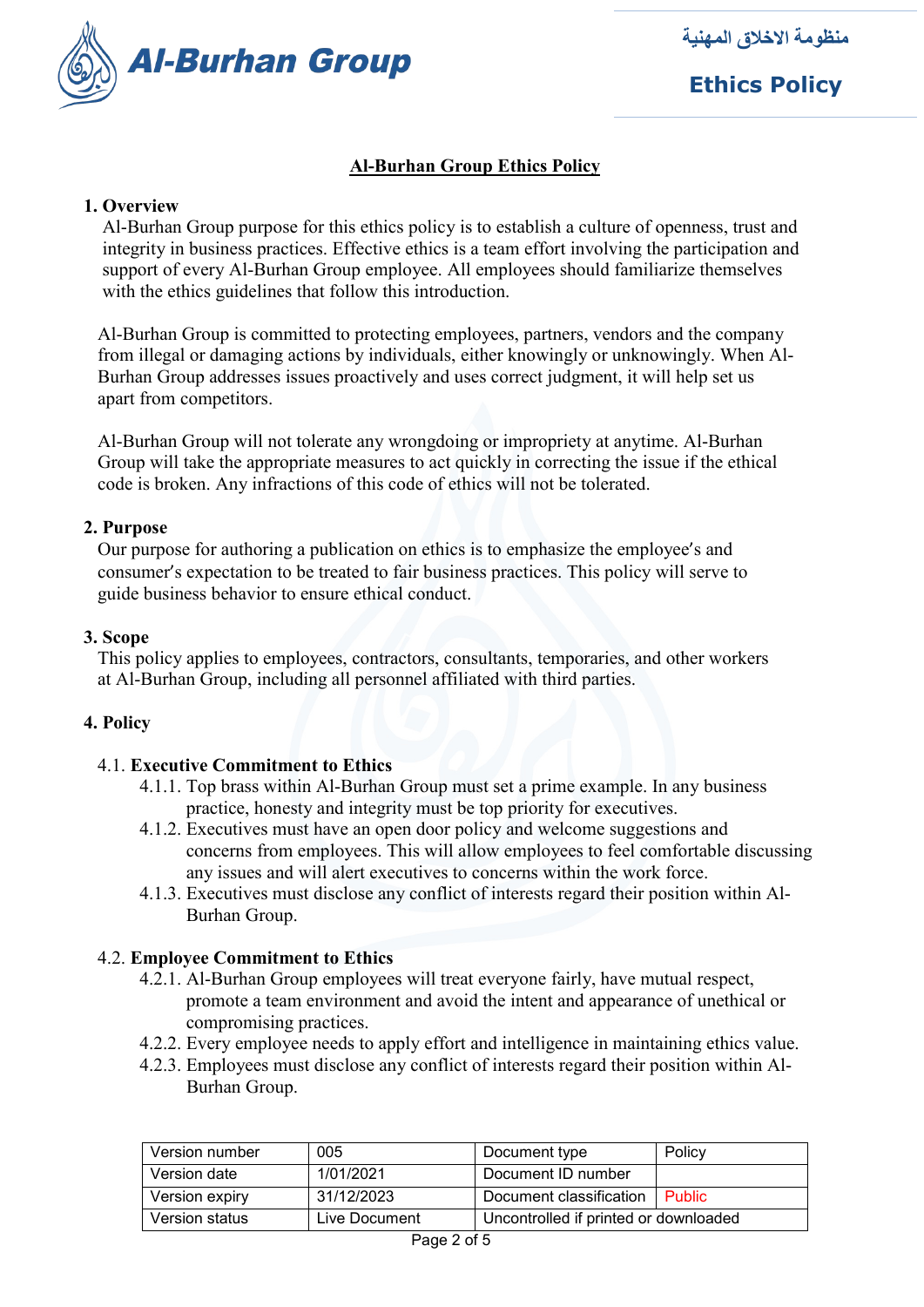

## **Ethics Policy**

4.2.4. Employees will help Al-Burhan Group to increase customer and vendor satisfaction by providing quality products and timely response to inquiries.

## 4.3. **Company Awareness**

- 4.3.1. Promotion of ethical conduct within interpersonal communications of employees will be rewarded.
- 4.3.2. Al-Burhan Group will promote a trustworthy and honest atmosphere to reinforce the vision of ethics within the company.

## 4.4. **Maintaining Ethical Practices**

- 4.4.1. Al-Burhan Group will reinforce the importance of the integrity message and the tone will start at the top. Every employee, manager, director needs consistently maintain an ethical stance and support ethical behavior.
- 4.4.2. Employees at Al-Burhan Group should encourage open dialogue, get honest feedback and treat everyone fairly, with honesty and objectivity.
- 4.4.3. Al-Burhan Group has established a best practice disclosure committee to make sure the ethical code is delivered to all employees and that concerns regarding the code can be addressed.

## 4.5. **Unethical Behavior**

- 4.5.1. Al-Burhan Group will avoid the intent and appearance of unethical or compromising practice in relationships, actions and communications.
- 4.5.2. Al-Burhan Group will not tolerate harassment or discrimination.
- 4.5.3. Unauthorized use of company trade secrets & marketing, operational, personnel, financial, source code, & technical information integral to the success of our company will not be tolerated.
- 4.5.4. Al-Burhan Group will not permit impropriety at any time and we will act ethically and responsibly in accordance with laws.
- 4.5.5. Al-Burhan Group employees will not use corporate assets or business relationships for personal use or gain.

## **5. Enforcement**

- 5.1. Any infractions of this code of ethics will not be tolerated and Al-Burhan Group will act quickly in correcting the issue if the ethical code is broken.
- 5.2. Any employee found to have violated this policy may be subject to disciplinary action, up to and including termination of employment.

| Version number | 005           | Document type                         | Policy        |
|----------------|---------------|---------------------------------------|---------------|
| Version date   | 1/01/2021     | Document ID number                    |               |
| Version expiry | 31/12/2023    | Document classification               | <b>Public</b> |
| Version status | Live Document | Uncontrolled if printed or downloaded |               |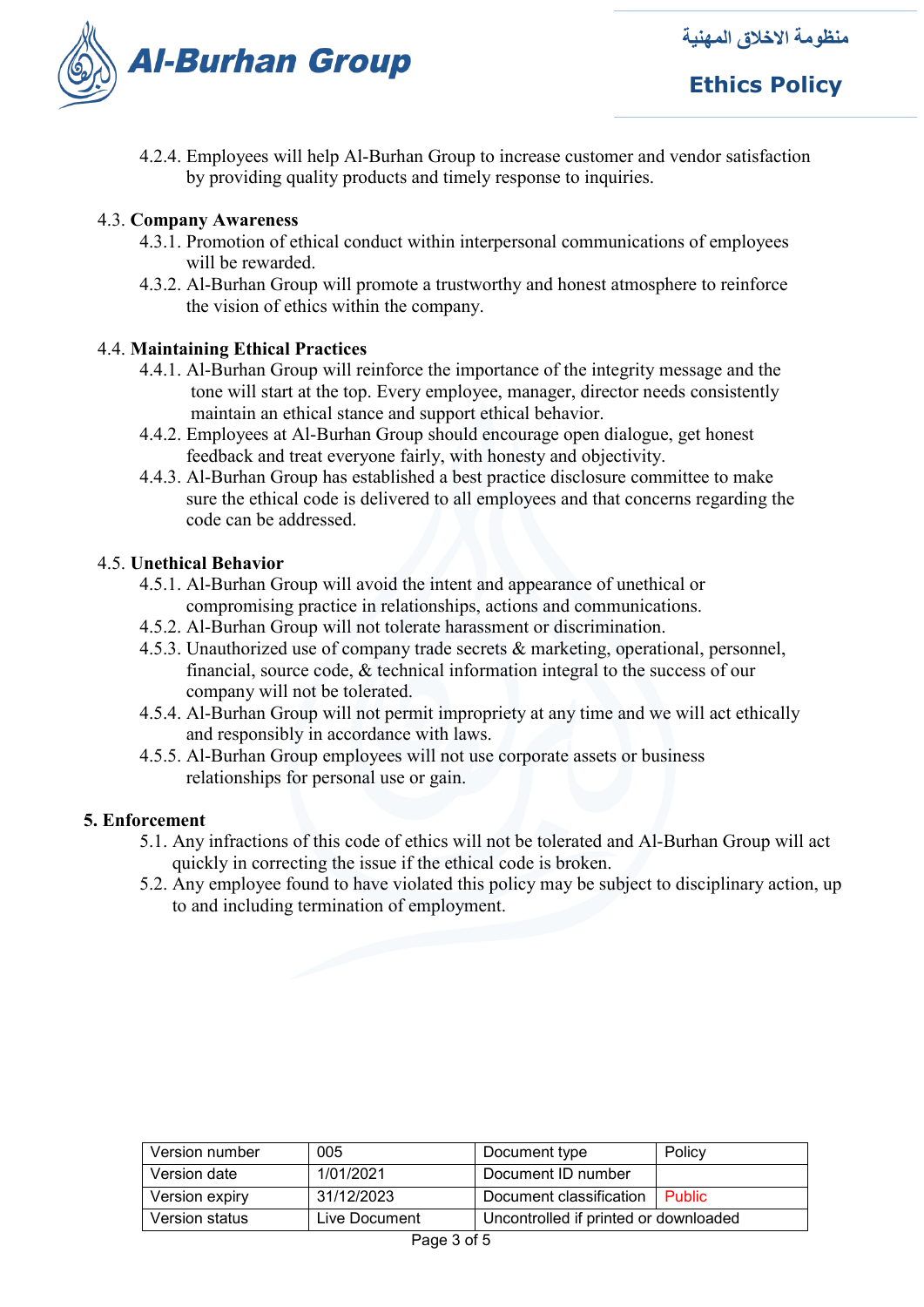

**Ethics Policy**

## **-1 مقدمة**

تھدف مجموعة البرھان من ھذه المنظومة الاخلاقیة الى تأسیس ثقافة الانفتاح والثقة والامانة في قطاع العمل التجاري، حیث الالتزام بالاخلاق المھنیة ھو عمل مشترك یتضمن مشاركة ودعم العاملین في مجموعة البرھان .وینبغي على كل العاملین فیھا الاطلاع على دلیل الاخلاق المھنیة الذي یتبع ھذه المقدمة. تلتزم مجموعة البرھان بحمایة عاملیھا وشركائھا والبائعین والشركة من الافراد الذي یقومون باعمال غیر قانونیة او یضرون بالعاملین، سواءا كان بعلمھم او بدون علمھم .و حتى عندما تقوم مجموعة البرھان بمعالجة تلك القضایا على نحو مسبق وتتخذ الحكم الصحیح فانھا تراعي ان تبعدھا عن المنافسین. لا تقبل مجموعة البرھان اي اخطاء او سوء تصرف باي وقت .وسوف تتخذ مجموعة البرھان الاجراءات المناسبة للرد السریع وتصحیح الخطا اذا ما تم تجاوز منظومة الاخلاق المھنیة للمجموعة .كما ان المجموعة لن تقبل باي اخلال للمنظمومة المھنیة مھما كان ضئیلا.

**-2 الھدف من منظومة الاخلاق المھنیة**

الھدف من اصدار منشور حول الاخلاق المھنیة ھو التأكید على معاملة العاملین والزبائن في الاعمال التجاریة على نحو عادل حیث تھدف ھذه المنظومة الى توضیح السلوك المھني الصحیح وبالتالي ضمان الالتزام بھذا السلوك.

**-3 مدى سریان المنظومة الاخلاقیة**

تسري ھذه المنظومة على كل العاملین والمتعاقدین والمستشارین والعمال المؤقتین واي نوع اخر من العاملین مع مجموعة البرھان وبضمنھم المرتبطین كطرف ثالث مع المجموعة.

**-4 تعلیمات منظومة الاخلاق المھنیة**

**1.4 التزام المدراء التنفیذین بمنظومة الاخلاق المھنیة**

- 1.1.4على كبار المدراء التنفیذین في مجموعة البرھان ان یضربوا مثلا في الالتزام بھذه المنظومة .وینبغي ان تكون الامانة والثقة في قمة اولویات المدراء في اي عمل تجاري.
- 2.1.4 ینبغي على المدراء التفیذیین الالتزام بسیاسة الباب المفتوح واستقبال الاقتراحات وكل ما یشغل بال العاملین. حیث ستسمح ھذه السیاسة للعاملین بالشعور بالارتیاح ومناقشة القضایا فضلا عن انھا ستنبھ المدراء بما یشغل القوى العاملة.
	- 3.1.4 على المدراء التنفیذین الكشف عن تقاطع المصالح التجاریة الذي یحصل من خلال موقعھم الوظیفي في مجموعة البرھان.

## **2.4 التزام العاملین بمنظومة الاخلاق المھنیة**

1.2.4 على العاملین في مجموعة البرھان ان یعاملوا الجمیع على نحو عادل ، وان یظھروا الاحترام المتبادل وان یشیعوا جو وروح الفریق الواحد وان یتجنبوا اي قصد او مظھر لا یلتزم او یراعي منظومة الاخلاق المھنیة.

| Version number | 005           | Document type                         | Policy   |
|----------------|---------------|---------------------------------------|----------|
| Version date   | 1/01/2021     | Document ID number                    |          |
| Version expiry | 31/12/2023    | Document classification               | ⊟ Public |
| Version status | Live Document | Uncontrolled if printed or downloaded |          |